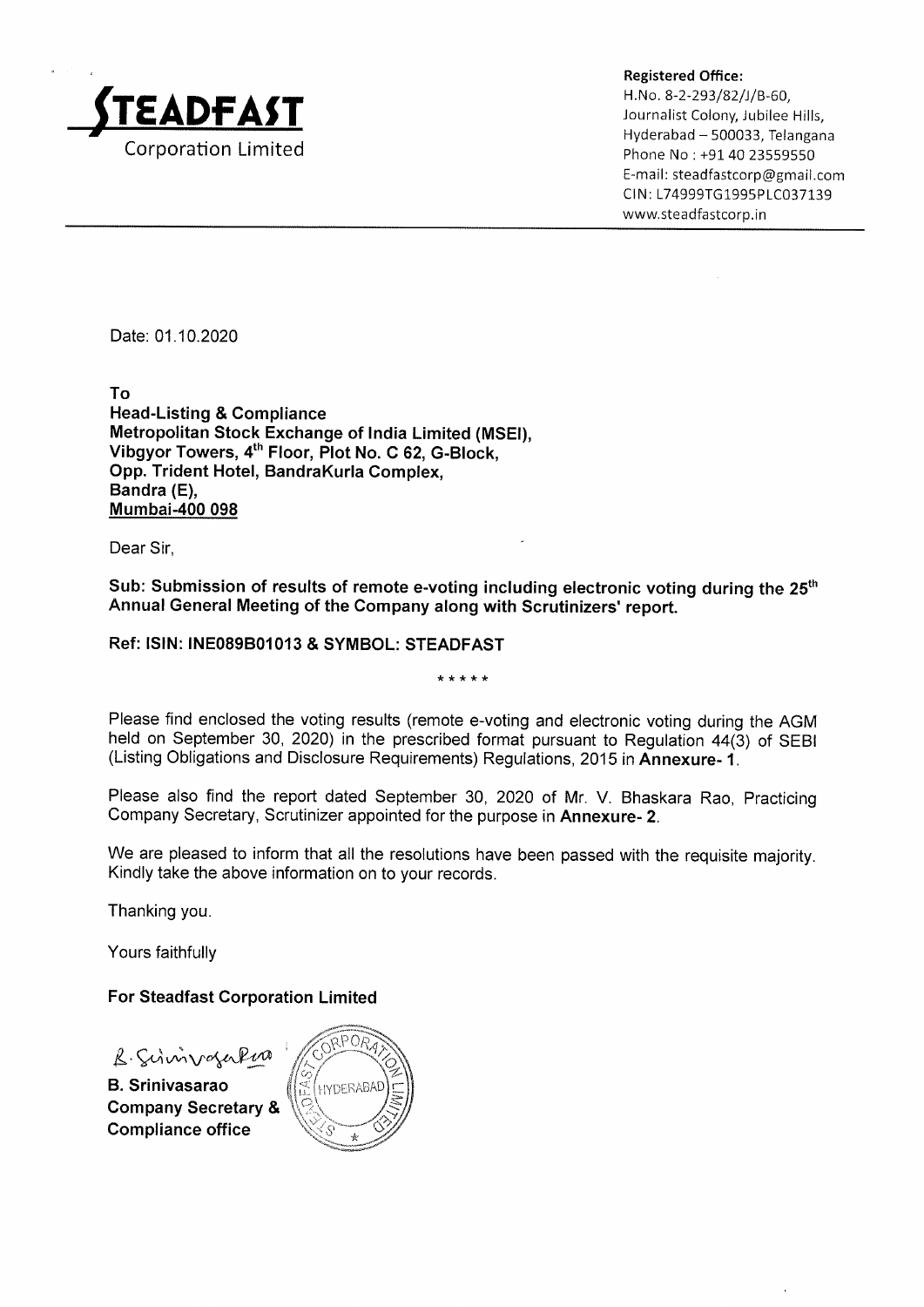

ANNEXURE  $-1$ 

Registered Office:

H.No. 8-2-293/82/5/B-60, Journalist Colony, Jubilee Hills, Hyderabad — 500033, Telangana Phone No: +91 40 23559550 E-mail: steadfastcorp@gmail.com CIN: L74999TG1995PLC037139 www.steadfastcorp.in

Details of Voting Results for the 25<sup>th</sup> Annual General Meeting of the Shareholders of the Company in terms of Regulation 44 of the Securities and Exchange Board of India (Listing Obligations and Disclosure Requirements) Regulations, 2015, read with Securities and Exchange Board of India circular No. CIR/CFD/CMD/8/2015, dated November 04, 2015:

относительные процесс в производительных процесс в производительных производительных производительных производительных производительных производительных производительных производительных производительных производительных

| Date of the AGM                                                | 30 <sup>th</sup> Day of September, 2020 |
|----------------------------------------------------------------|-----------------------------------------|
| Total number of shareholders on record date                    | 6182                                    |
| No. of shareholders present in the meeting either in person or |                                         |
| through proxy:                                                 |                                         |
| Promoters and Promoter Group:                                  |                                         |
| Public:                                                        |                                         |
| No. of Shareholders attended the meeting through Video         |                                         |
| Conferencing:                                                  |                                         |
| Promoters and Promoter Group:                                  |                                         |
| Public:                                                        | 57                                      |
| <b>AGENDA- WISE DISCLOSURE</b>                                 |                                         |

Item No.1: To receive, consider and adopt the audited Standalone & Consolidated Financial Statements of the Company for the year ended 31st March, 2020 including Balance Sheet as on 31st March, 2020 and the Statement of Prfit and Loss for the year ended 31st March, 2020 along with the Report of Board of Directors and Auditors thereon.:

|                                                                                       | <b>Resolution required:</b><br><b>Ordinary Resolution</b> |                                 |                               |                                                                              |                                         |                                       |                                                                   |                                                                 |
|---------------------------------------------------------------------------------------|-----------------------------------------------------------|---------------------------------|-------------------------------|------------------------------------------------------------------------------|-----------------------------------------|---------------------------------------|-------------------------------------------------------------------|-----------------------------------------------------------------|
| Whether promoter/ promoter<br><b>No</b><br>group are interested in the<br>resolution? |                                                           |                                 |                               |                                                                              |                                         |                                       |                                                                   |                                                                 |
| Category                                                                              | Mode of<br>Voting                                         | No. of<br>shares<br>held<br>(1) | No. of<br>votes<br>polled (2) | % of Votes<br>Polled on<br>outstanding<br>shares<br>$(3)=[(2)/(1)]$ *<br>100 | No. of<br>$Votes -$<br>in favour<br>(4) | No. of<br>$Votes -$<br>against<br>(5) | % of Votes in<br>favour on votes<br>polled<br>$(6)=[(4)/(2)]*100$ | % of Votes<br>against on votes<br>polled<br>$(7)=[(5)/(2)]*100$ |
| Promoter                                                                              | E-Voting                                                  | 500000                          | 500000                        | 100                                                                          | 500000                                  |                                       | 100                                                               |                                                                 |
| &Promoter                                                                             | Poll                                                      |                                 |                               |                                                                              |                                         |                                       |                                                                   |                                                                 |
| Group                                                                                 | Total                                                     | 500000                          | 500000                        | 100                                                                          | 500000                                  |                                       | 100                                                               |                                                                 |
| <b>Public</b>                                                                         | E-Voting                                                  |                                 |                               |                                                                              |                                         |                                       |                                                                   |                                                                 |
| <b>Institutions</b>                                                                   | Poll                                                      |                                 | $\blacksquare$                | $\blacksquare$                                                               |                                         | $\blacksquare$                        |                                                                   |                                                                 |
|                                                                                       | Total                                                     |                                 |                               |                                                                              |                                         |                                       |                                                                   |                                                                 |
| <b>Public Non</b>                                                                     | E-Voting                                                  | 6631000                         | 3751852                       | 56.577                                                                       | 3751652                                 | 200                                   | 100                                                               | 0.00                                                            |
| <b>Institutions</b>                                                                   | Poll                                                      |                                 |                               |                                                                              |                                         |                                       |                                                                   |                                                                 |
|                                                                                       | Total                                                     | 6631000                         | 3751852                       | 56.577                                                                       | 3751652                                 | 200                                   | 100                                                               | 0.00                                                            |
|                                                                                       | Total                                                     | 7131000                         | 4251852                       | 59.624                                                                       | 4251652                                 | 200                                   | 100%                                                              | <b><i><u>RAPORT</u></i></b><br>् $0.00$                         |

 $\sqrt{\ln \frac{1}{2}R}$ 

 $\label{eq:converg} \begin{split} \mathcal{L}_{\mathcal{M}}(\mathcal{M}) = \mathcal{L}_{\mathcal{M}}(\mathcal{M}) \times \mathcal{L}_{\mathcal{M}}(\mathcal{M}) \times \mathcal{L}_{\mathcal{M}}(\mathcal{M}) \times \mathcal{L}_{\mathcal{M}}(\mathcal{M}) \times \mathcal{L}_{\mathcal{M}}(\mathcal{M}) \times \mathcal{L}_{\mathcal{M}}(\mathcal{M}) \times \mathcal{L}_{\mathcal{M}}(\mathcal{M}) \times \mathcal{L}_{\mathcal{M}}(\mathcal{M}) \times \mathcal{L}_{\mathcal{M}}(\mathcal{M}) \times \mathcal{L}_{\$   $7.92$  $^{\prime\prime}$  N iB "  $\left(\mathbb{E}\left(\text{HYDERABAD}\right)\right)$ a  $\mathcal{N}$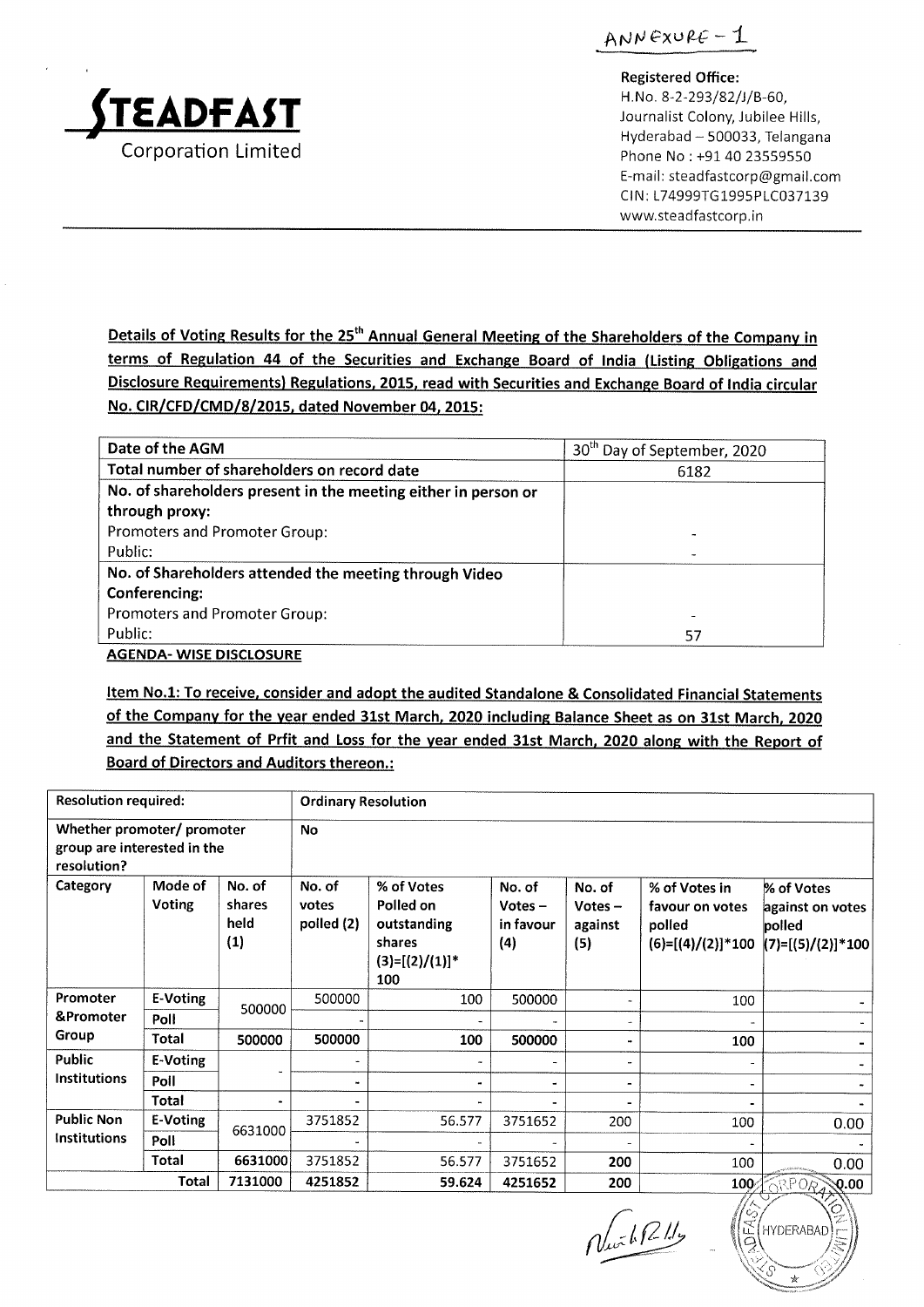# Item No.2: To appoint a Director in place of Sri Potluri Satyanarayana (DIN: 02183914), who retires by rotation and being eligible, offers himself for re-appointment:

|                                                                       | <b>Resolution required:</b><br><b>Ordinary Resolution</b> |                                 |                               |                                                                              |                                         |                                       |                                                                   |                                                                 |  |
|-----------------------------------------------------------------------|-----------------------------------------------------------|---------------------------------|-------------------------------|------------------------------------------------------------------------------|-----------------------------------------|---------------------------------------|-------------------------------------------------------------------|-----------------------------------------------------------------|--|
| Whether promoter/ promoter group<br>are interested in the resolution? |                                                           |                                 | No                            |                                                                              |                                         |                                       |                                                                   |                                                                 |  |
| Category                                                              | Mode of<br>Voting                                         | No. of<br>shares<br>held<br>(1) | No. of<br>votes<br>polled (2) | % of Votes<br>Polled on<br>outstanding<br>shares<br>$(3)=[(2)/(1)]$ *<br>100 | No. of<br>Votes $-$<br>in favour<br>(4) | No. of<br>$Votes -$<br>against<br>(5) | % of Votes in<br>favour on votes<br>polled<br>$(6)=[(4)/(2)]*100$ | % of Votes<br>against on votes<br>polled<br>$(7)=[(5)/(2)]*100$ |  |
| Promoter                                                              | E-Voting                                                  | 500000                          | 500000                        | 100                                                                          | 500000                                  |                                       | 100                                                               |                                                                 |  |
| &Promoter                                                             | Poll                                                      |                                 |                               |                                                                              |                                         |                                       |                                                                   |                                                                 |  |
| Group                                                                 | Total                                                     | 500000                          | 500000                        | 100                                                                          | 500000                                  |                                       | 100                                                               |                                                                 |  |
| Public                                                                | E-Voting                                                  |                                 |                               | $\overline{\phantom{a}}$                                                     | $\overline{\phantom{a}}$                |                                       |                                                                   |                                                                 |  |
| <b>Institutions</b>                                                   | Poll                                                      |                                 |                               |                                                                              | $\qquad \qquad \blacksquare$            |                                       |                                                                   |                                                                 |  |
|                                                                       | Total                                                     |                                 |                               |                                                                              |                                         |                                       |                                                                   |                                                                 |  |
| <b>Public Non</b>                                                     | E-Voting                                                  | 6631000                         | 3751852                       | 56.577                                                                       | 3751652                                 | 200                                   | 100                                                               | 0.00                                                            |  |
| Institutions                                                          | Poll                                                      |                                 |                               |                                                                              |                                         |                                       |                                                                   |                                                                 |  |
|                                                                       | Total                                                     | 6631000                         | 3751852                       | 56.577                                                                       | 3751652                                 | 200                                   | 100                                                               | 0.00                                                            |  |
|                                                                       | Total                                                     | 7131000                         | 4251852                       | 59.624                                                                       | 4251652                                 | 200                                   | 100                                                               | 0.00                                                            |  |

#### office for a term of five consecutive years: Item No.3: To appoint Mr. Rithwik Reddy Musku as Independent Director of the Company to hold

| <b>Resolution required:</b>                                           |                          | <b>Special Resolution</b>       |                                  |                                                                              |                                         |                                       |                                                                   |                                                                 |
|-----------------------------------------------------------------------|--------------------------|---------------------------------|----------------------------------|------------------------------------------------------------------------------|-----------------------------------------|---------------------------------------|-------------------------------------------------------------------|-----------------------------------------------------------------|
| Whether promoter/ promoter group<br>are interested in the resolution? |                          |                                 | <b>No</b>                        |                                                                              |                                         |                                       |                                                                   |                                                                 |
| Category                                                              | Mode of<br><b>Voting</b> | No. of<br>shares<br>held<br>(1) | No. of<br>votes<br>polled<br>(2) | % of Votes<br>Polled on<br>outstanding<br>shares<br>$(3)=[(2)/(1)]$ *<br>100 | No. of<br>Votes $-$<br>in favour<br>(4) | No. of<br>$Votes -$<br>against<br>(5) | % of Votes in<br>favour on votes<br>polled<br>$(6)=[(4)/(2)]*100$ | % of Votes<br>against on votes<br>polled<br>$(7)=[(5)/(2)]*100$ |
| Promoter                                                              | E-Voting                 | 500000                          | 500000                           | 100                                                                          | 500000                                  |                                       | 100                                                               |                                                                 |
| &Promoter                                                             | Poll                     |                                 |                                  |                                                                              |                                         |                                       |                                                                   |                                                                 |
| Group                                                                 | Total                    | 500000                          | 500000                           | 100                                                                          | 500000                                  |                                       | 100                                                               |                                                                 |
| Public                                                                | E-Voting                 | $\ddot{\phantom{1}}$            | $\blacksquare$                   |                                                                              |                                         |                                       |                                                                   |                                                                 |
| <b>Institutions</b>                                                   | Poll                     |                                 | $\overline{\phantom{a}}$         |                                                                              |                                         |                                       |                                                                   |                                                                 |
|                                                                       | Total                    |                                 | $\blacksquare$                   |                                                                              |                                         |                                       |                                                                   |                                                                 |
| <b>Public Non</b>                                                     | E-Voting                 | 6631000                         | 3751852                          | 56.577                                                                       | 3751652                                 | 200                                   | 100                                                               | 0.00                                                            |
| <b>Institutions</b>                                                   | Poll                     |                                 |                                  |                                                                              |                                         |                                       |                                                                   |                                                                 |
|                                                                       | Total                    | 6631000                         | 3751852                          | 56.577                                                                       | 3751652                                 | 200                                   | 100                                                               | 0.00                                                            |
|                                                                       | Total                    | 7131000                         | 4251852                          | 59.624                                                                       | 4251652                                 | 200                                   | 100                                                               | 0.00                                                            |

Nurdi Pally

AS HYDERABAD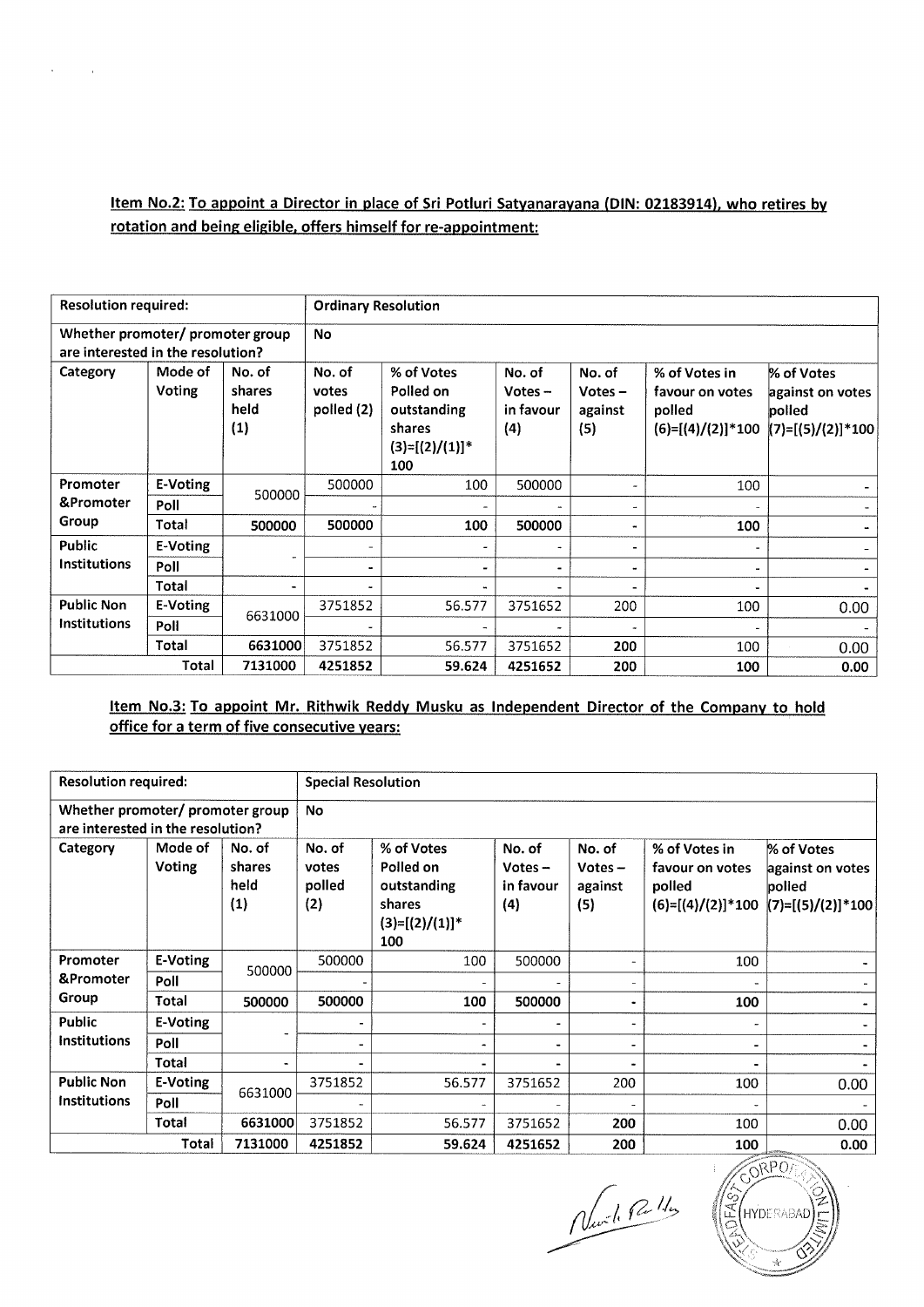#### Item No.4: Re-appointment of Dr. Keesara Vivek Reddy (DIN: 07907507) as Managing Director of the Company for further period of 3 years:

 $\bar{\mathbf{x}}$ 

| <b>Resolution required:</b>                                           |                          |                                 | <b>Special Resolution</b>        |                                                                              |                                         |                                       |                                                                   |                                                                 |  |  |
|-----------------------------------------------------------------------|--------------------------|---------------------------------|----------------------------------|------------------------------------------------------------------------------|-----------------------------------------|---------------------------------------|-------------------------------------------------------------------|-----------------------------------------------------------------|--|--|
| Whether promoter/ promoter group<br>are interested in the resolution? |                          |                                 | <b>No</b>                        |                                                                              |                                         |                                       |                                                                   |                                                                 |  |  |
| Category                                                              | Mode of<br><b>Voting</b> | No. of<br>shares<br>held<br>(1) | No. of<br>votes<br>polled<br>(2) | % of Votes<br>Polled on<br>outstanding<br>shares<br>$(3)=[(2)/(1)]^*$<br>100 | No. of<br>$Votes -$<br>in favour<br>(4) | No. of<br>$Votes -$<br>against<br>(5) | % of Votes in<br>favour on votes<br>polled<br>$(6)=[(4)/(2)]*100$ | % of Votes<br>against on votes<br>polled<br>$(7)=[(5)/(2)]*100$ |  |  |
| Promoter                                                              | E-Voting                 | 500000                          | 500000                           | 100                                                                          | 500000                                  |                                       | 100                                                               |                                                                 |  |  |
| &Promoter                                                             | Poll                     |                                 |                                  |                                                                              |                                         |                                       |                                                                   |                                                                 |  |  |
| Group                                                                 | Total                    | 500000                          | 500000                           | 100                                                                          | 500000                                  | ۰                                     | 100                                                               |                                                                 |  |  |
| <b>Public</b>                                                         | E-Voting                 |                                 | $\overline{\phantom{a}}$         |                                                                              | -                                       | ۰                                     |                                                                   |                                                                 |  |  |
| <b>Institutions</b>                                                   | Poll                     |                                 |                                  |                                                                              |                                         |                                       |                                                                   |                                                                 |  |  |
|                                                                       | Total                    |                                 |                                  |                                                                              |                                         |                                       |                                                                   |                                                                 |  |  |
| <b>Public Non</b>                                                     | E-Voting                 | 6631000                         | 3751852                          | 56.577                                                                       | 3401652                                 | 200                                   | 91.76                                                             | 0.00                                                            |  |  |
| <b>Institutions</b>                                                   | Poll                     |                                 |                                  |                                                                              |                                         |                                       |                                                                   |                                                                 |  |  |
|                                                                       | Total                    | 6631000                         | 3751852                          | 56.577                                                                       | 3401652                                 | 200                                   | 91.76                                                             | 0.00                                                            |  |  |
|                                                                       | Total                    | 7131000                         | 4251852                          | 56.577                                                                       | 3901652                                 | 200                                   | 91.76                                                             | 0.00                                                            |  |  |

Note: Being the related party in the resolution no.4, the votes casted (350000 shares) by Dr. Keesara Vivek Reddy, Managing Director, in favor of the resolution were considered as abstained.

Nich P. 11/4

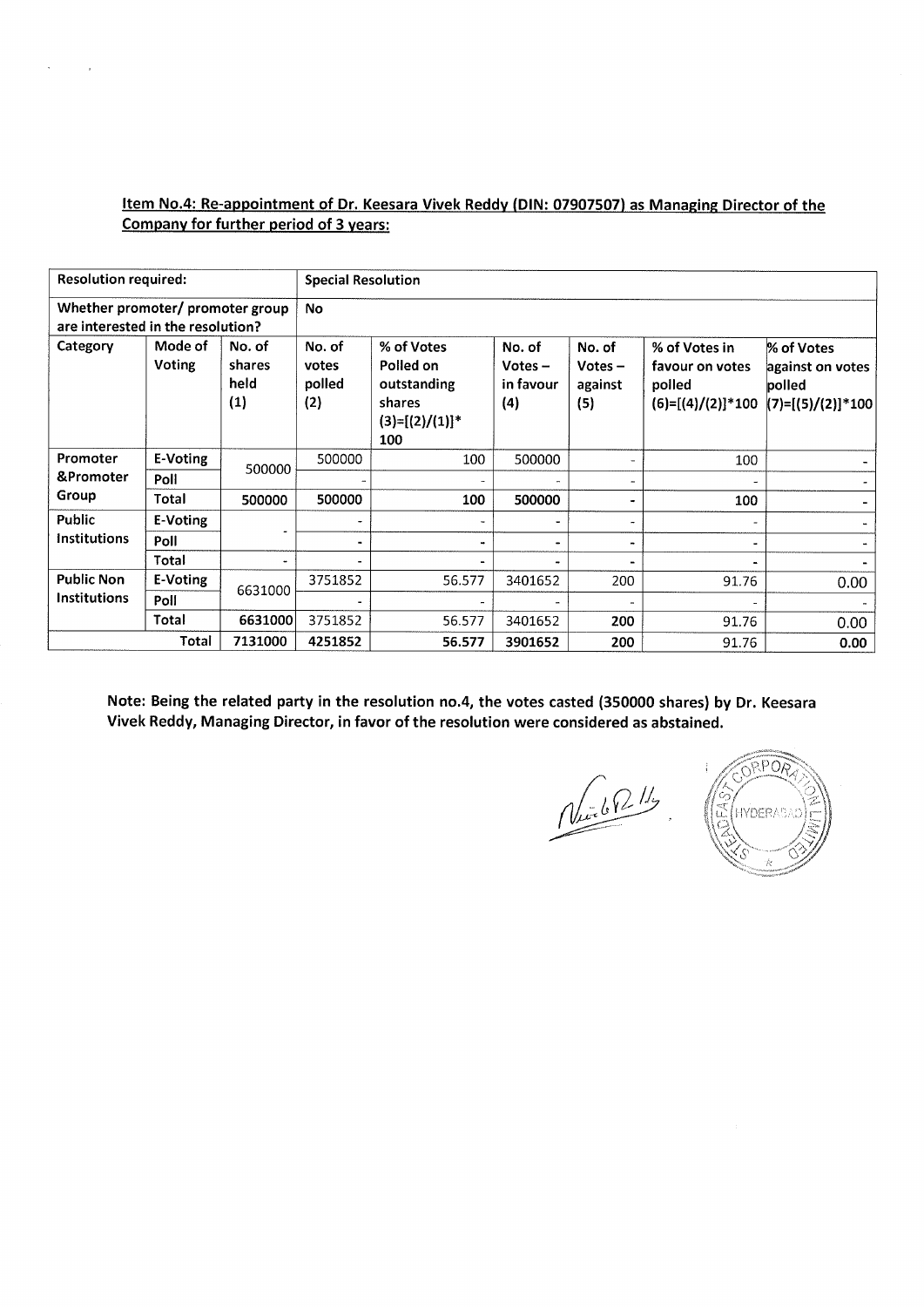#### Item No.5: Approval for related party Transactions:

| <b>Resolution required:</b>                                           |                   |                                 | <b>Ordinary Resolution</b>       |                                                                              |                                         |                                       |                                                                   |                                                               |  |
|-----------------------------------------------------------------------|-------------------|---------------------------------|----------------------------------|------------------------------------------------------------------------------|-----------------------------------------|---------------------------------------|-------------------------------------------------------------------|---------------------------------------------------------------|--|
| Whether promoter/ promoter group<br>are interested in the resolution? |                   |                                 | No                               |                                                                              |                                         |                                       |                                                                   |                                                               |  |
| Category                                                              | Mode of<br>Voting | No. of<br>shares<br>held<br>(1) | No. of<br>votes<br>polled<br>(2) | % of Votes<br>Polled on<br>outstanding<br>shares<br>$(3)=[(2)/(1)]^*$<br>100 | No. of<br>$Votes -$<br>in favour<br>(4) | No. of<br>$Votes -$<br>against<br>(5) | % of Votes in<br>favour on votes<br>polled<br>$(6)=[(4)/(2)]*100$ | % of Votes<br>against on votes<br>polled<br>(7)=[(5)/(2)]*100 |  |
| Promoter                                                              | E-Voting          | 500000                          | 500000                           | 100                                                                          | 500000                                  |                                       | 100                                                               |                                                               |  |
| &Promoter                                                             | Poll              |                                 |                                  | $\blacksquare$                                                               |                                         | $\overline{a}$                        |                                                                   |                                                               |  |
| Group                                                                 | Total             | 500000                          | 500000                           | 100                                                                          | 500000                                  |                                       | 100                                                               |                                                               |  |
| Public                                                                | E-Voting          |                                 | $\overline{a}$                   | ۰                                                                            | ÷                                       | ۰                                     |                                                                   |                                                               |  |
| <b>Institutions</b>                                                   | Poll              |                                 | $\blacksquare$                   | m.                                                                           | ۰                                       |                                       |                                                                   |                                                               |  |
|                                                                       | Total             |                                 |                                  |                                                                              |                                         |                                       |                                                                   |                                                               |  |
| <b>Public Non</b>                                                     | E-Voting          |                                 | 3751852                          | 56.577                                                                       | 3751652                                 | 200                                   | 100                                                               | 0.00                                                          |  |
| Institutions                                                          | Poll              | 6631000                         |                                  |                                                                              |                                         |                                       |                                                                   |                                                               |  |
|                                                                       | Total             | 6631000                         | 3751852                          | 56.577                                                                       | 3751652                                 | 200                                   | 100                                                               | 0.00                                                          |  |
|                                                                       | <b>Total</b>      | 7131000                         | 4251852                          | 59.624                                                                       | 4251652                                 | 200                                   | 100                                                               | 0.00                                                          |  |

# For Steadfast Corporation Limited

 $N + 24$ RPORT **X OSS AND REALLY PROPERTY K. Vivek Reddy** E (HYDERAB**CHairman &Managing Director** .<br>ت DIN: 07907507 ÷

Place: Hyderabad Date: 01.10.2020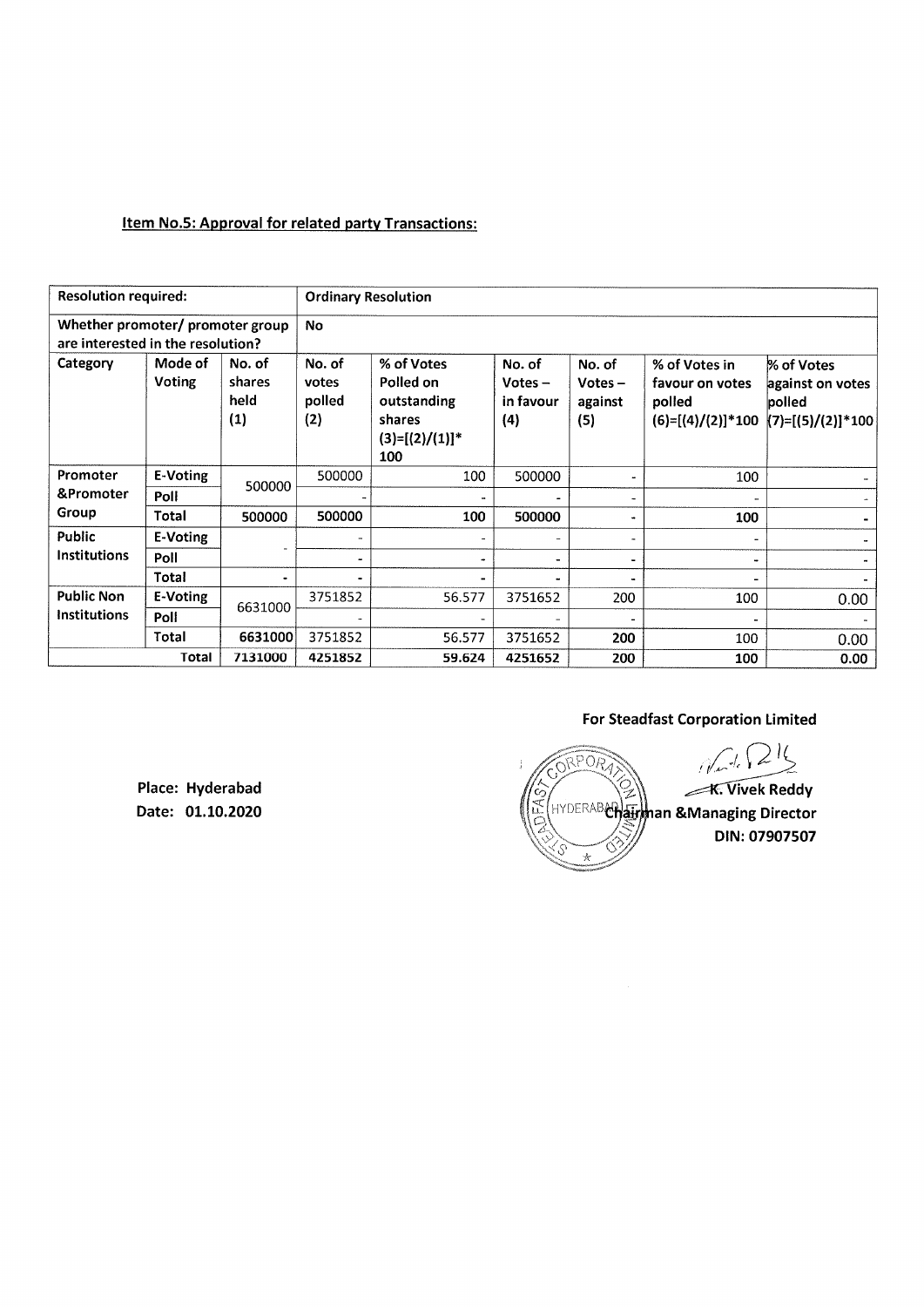ANNEXURE-2



 $\mathbf{R}$  V. BHASKARA RAO & CO. 6-2-1085/B, Flat No. 105, COMPANY SECRETARIES BESIDE DEGAL DEGAL DEGAL DEGALLER DEGALLER DEGALLER DEGALLER DEGALLER DEGALLER DEGALLER DEGALLER DEGALLER DEGALLER DEGALLER DEGALLER DEGALLER DEGALLER DEGALLER DEGALLER DEGALLER DEGALLER DEGALLER DEGALL

Badam Sohana Apartments. Raj Bhavan Road, Somajiguda, Hyderabad- 500 082. Office : 93923 69579 Mobile ; 93923 99570 E-mail : bhaskararaoandco @gmail.com

#### CONSOLIDATED SCRUTINIZER REPORT

#### (Pursuant to Section 108 of the Companies Act, 2013 read with Rule 20 of the Companies (Management and Administration) Rules, 2014, as amended)

Té |

Mr. Keesara Vivek Reddy Chairman & Managing Director, Steadfast Corporation Limited, CIN: L74999TG1995PLC037 139 H.No.8-2-293/82/J/B/60, Journalists Colony, Jubilee Hills, Hyderabad-500033,Telangana.

The 25<sup>th</sup> Annual General Meeting (AGM) of the Equity Shareholders of Steadfast Corporation Limited having its Registered Office at H.No.8-2-293/82/J/B/60, Journalists Colony, Jubilee Hills, Hyderabad-500033, Telangana, held on Wednesday, the  $30<sup>th</sup>$  day of September, 2020 at 10.00 A.M. (IST) through Video Conferencing ('VC") / Other Audio-Visual Means("OAVM').

Dear Sir,

I, V. Bhaskara Rao, Practicing Company Secretary (Proprietor of V.Bhaskara Rao & Co., Company Secretaries) having office at 6-2-1085/B, Flat No.105, Badam Sohana Apartments, Rajbhavan Road, Somajiguda, Hyderabad - 500082, was appointed as Scrutinizer for the purpose of scrutinizing the e-voting process (remote e-voting) and e-voting during the AGM through Video Conferencing ("VC") / Other Audio Visual Means(\*OAVM") under the provisions of Section 108 of Companies Act, 2013 (The Act) read with Rule 20 of the Companies (Management and Administration) rules, 2014 as amended by Companies (Management and Administration) Amendment Rules, 2015 read with Regulations of SEBI (Listing Obligations And Disclosure requirements) Regulations, 2015, as amended, and the Secretarial Standard on General Meetings, on the below mentioned resolution(s) as provided in the notice dated 13.08.2020, at the 25" Annual General Meeting of the Equity Shareholders of Steadfast Corporation Limited, held on Wednesday, the 30<sup>th</sup> day of September, 2020 at 10.00 A.M. (IST) through Video Conferencing ("VC") / Other Audio Visual Means (\*OAVM"). 1 submit my report as under:

1. The notice dated  $13<sup>th</sup>$  August, 2020, as confirmed by the Company was sent to the shareholders in respect of the below mentioned resolutions passed at the AGM of the Company, through electronic mode to those Members whose email addresses are registered with the Company/ Depositories, in compliance with the MCA Circular dated May5, 2020 read with circulars dated April 8, 2020 and April 13, 2020 (collectively referred to as "MCA Circulars") and SEBI Circular dated May 12, 2020.



Page 1 of 9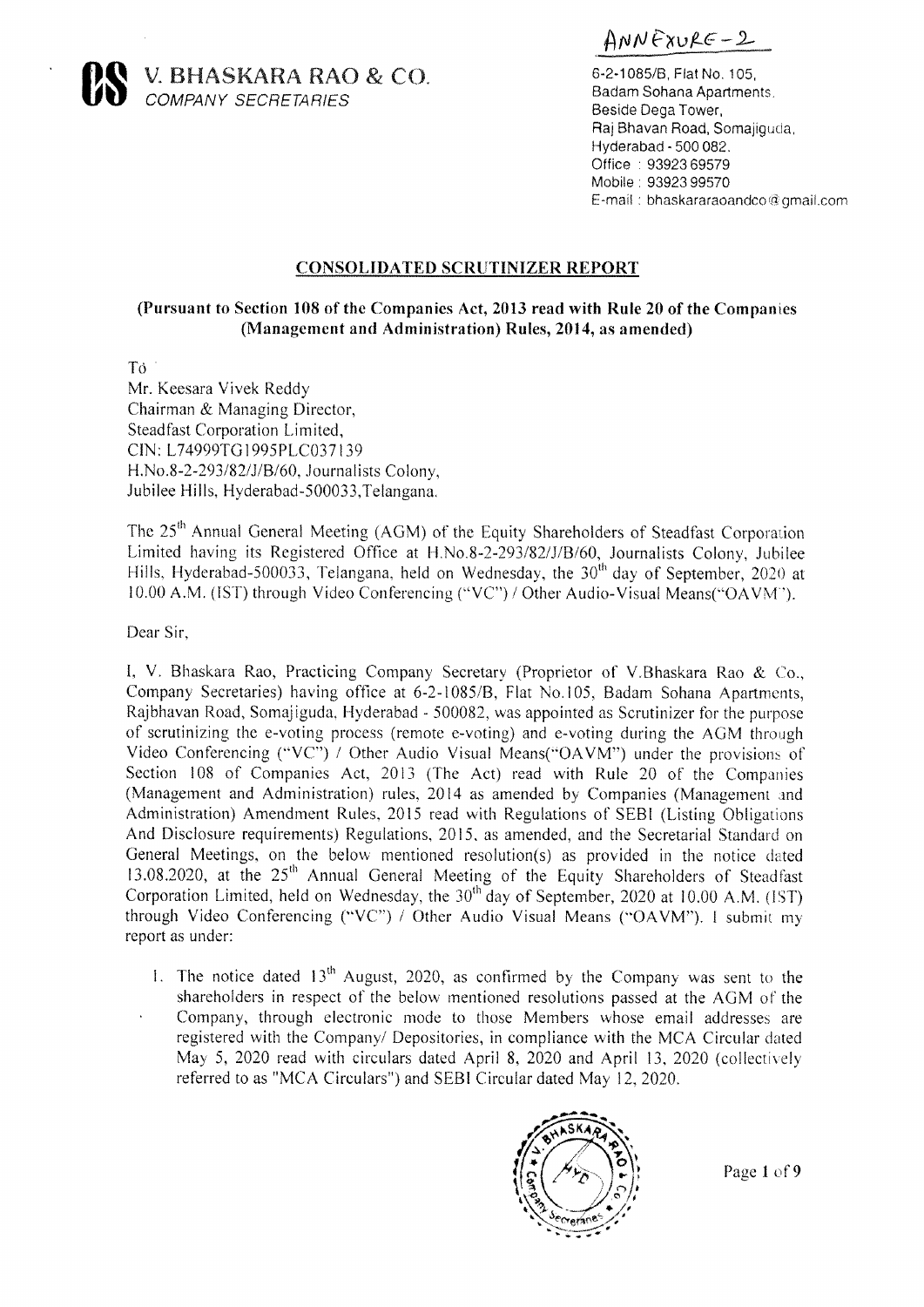- 2. The Shareholders holding shares as on the "cut off" date i.e.  $25<sup>th</sup>$  September, 2020 were entitled to vote on the resolutions (Item Nos.1 to 5 as set out in the Notice of the 25" AGM of Steadfast Corporation Limited).
- 3. The Company had appointed Central Depository Services (India) Limited (CDSL) as the service provider, for executing the facility of Remote E-voting to the shareholders of the Company. The Remote E-voting period for the business to be transacted at the AGM commenced from 27<sup>th</sup> September, 2020, 9.00AM (IST) as ended on 29<sup>th</sup> September, 2020, 5.00 PM (IST). The Remote E-voting facility was unblocked by me on 29" September, 2020 at 5.00 PM (IST).
- At the AGM of the Company held on Wednesday, the 30" day of September, 2020, at 10:00 A.M. (IST) through Video Conferencing ("VC") / Other Audio Visual Means ("OAVM"), the Company had also provided e-voting facility to the shareholders present at the AGM through VC / OAVM and who had not participated in the Remote E-voting facility provided during  $27<sup>th</sup>$  September, 2020, 9.00AM (IST) to  $29<sup>th</sup>$ September, 2020, 5.00 PM (IST) to cast their votes. After ensuring that all the members, who intended to cast their vote through e-voting at the AGM have exercised their right to vote and after seeking permission from the Chairman of the AGM of the Company, e-voting at the AGM was closed/blocked.
- 5. Subsequent to the completion of e-voting process at the  $25<sup>th</sup>$  AGM, the votes cast by the shareholders were diligently scrutinized by me. The votes cast at the AGM were reconciled with the records maintained by the Company / Registrar and Transfer Agents of the Companyand with the authorizations lodged with the Company.
- 6. In respect of Remote E-Voting, the details containing, inter-alia, list of equity shareholders, who voted "For" and "Against" were downloaded from the e-voting website of CDSL (www.evotingindia.com)
- The Electronic data and relevant records of Voting shall remain in my safe custody until Chairman considers, approves and signs the Minutes of the aforesaid AGM and the same shall be handed over to the Company Secretary for safe custody.

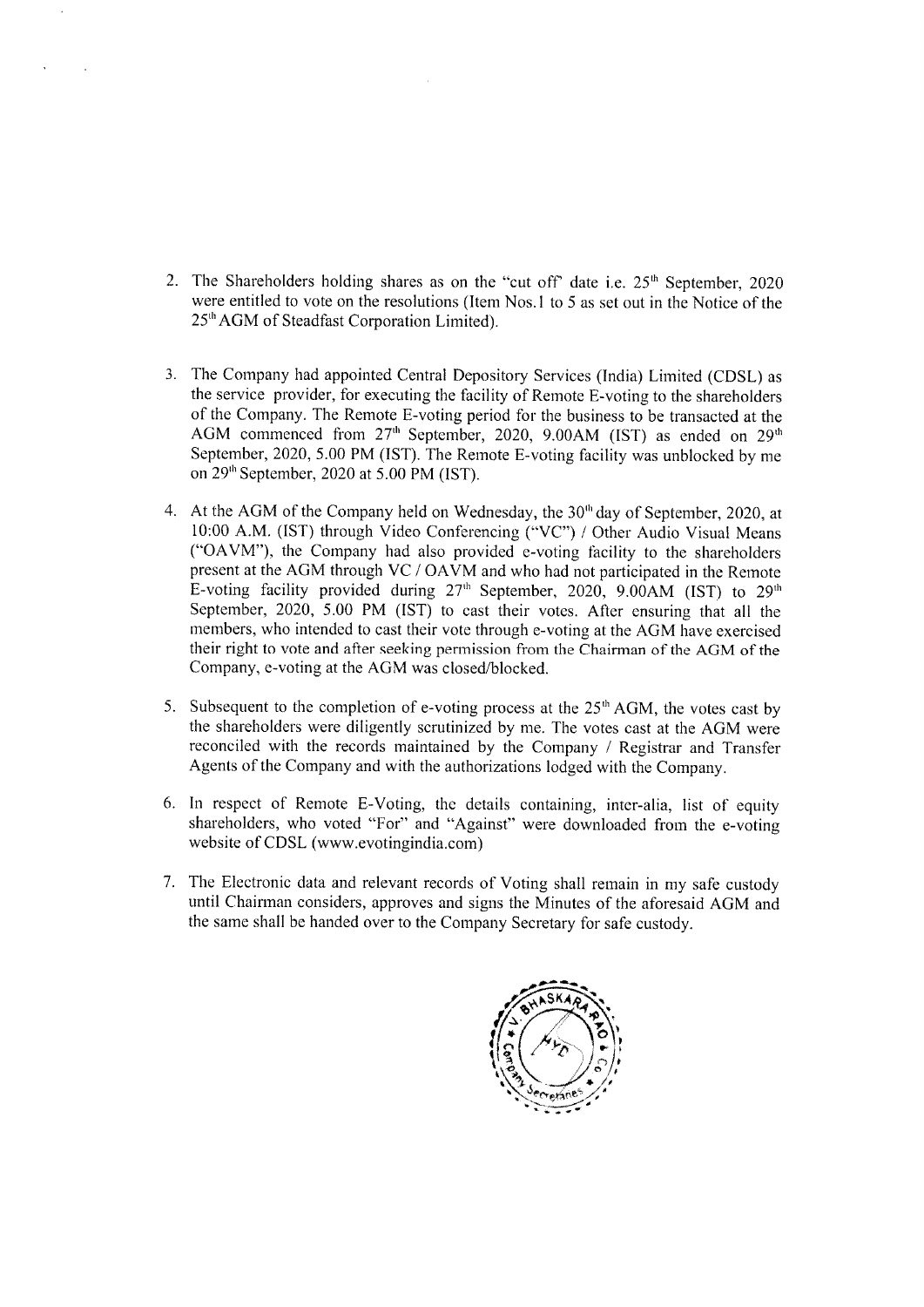8. Ihave completed the formalities of e-voting during the AGM. <sup>I</sup> hereby submit my report (Annexed) and you may accordingly declare the results of the voting.

All the resolutions stand passed on consolidated result (Remote e-voting and e-voting at AGM) with requisite majority.

Thanking You,

 $\mathbf{r} = \mathbf{r}$ 

Yours faithfully  $\mathcal{V}$ ny Wn

For V. Bhaskara Rao & Co. Witness: Y. Narendra Kumar

**Company Secretaries** 

 $K: \bigcap_{k\in\mathbb{Z}}\bigcup_{k\in\mathbb{Z}}\mu$ a K. Nagarjuna

V.Bhaskara Rao Proprietor C.P.No: 4182, FCS No.5939 UDIN:F005939B000820742



Place: Hyderabad Date: 30.09.2020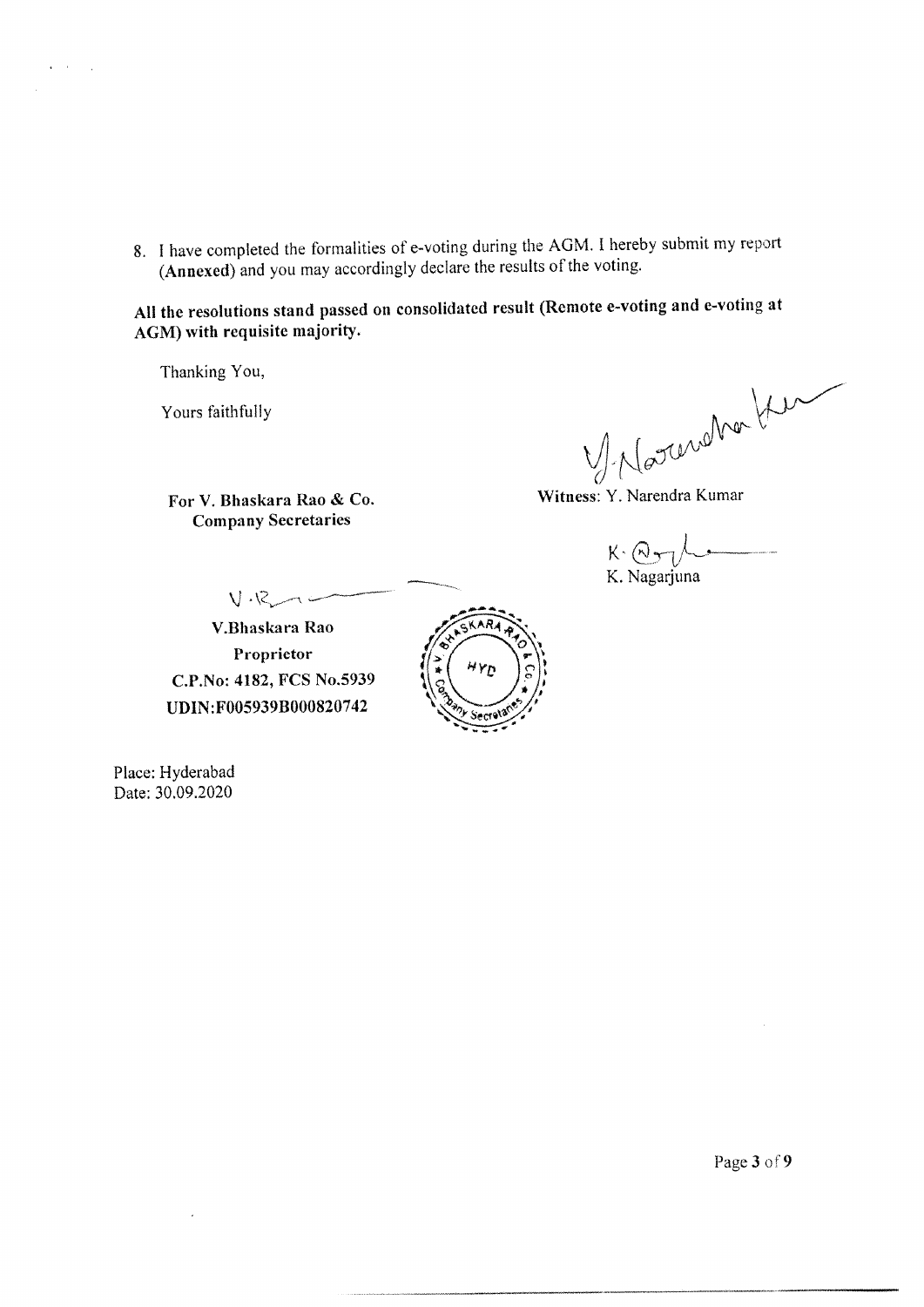#### ANNEXURE

Resolution 1: To receive, consider and adopt the Audited Standalone and Consolidated Financial Statements of the company for the year ended 31st March, 2020 including Balance Sheet as on 31st March, 2020 and the Statement of Profit and Loss for the year ended 31st March, 2020 along with the Report of Board Directors and Auditors thereon.

#### (i) Voted in favour of the resolution:

| Particulars of voting | voted |     | cast by them | Number of members   Number of votes   % of total number of  <br>valid votes cast |
|-----------------------|-------|-----|--------------|----------------------------------------------------------------------------------|
| Remote E-voting       |       | 36  | 4251652      | 100.00                                                                           |
| E-voting (During AGM) |       | Nil | Nil          | Nil                                                                              |
| Total                 |       | 36  | 4251652      | 100.00                                                                           |

#### (ii) Voted against the resolution:

| Particulars of voting | voted | cast by them | Number of members Number of votes   % of total number of  <br>valid votes cast |
|-----------------------|-------|--------------|--------------------------------------------------------------------------------|
| Remote E-voting       |       | 200          | 00.00-                                                                         |
| E-voting (During AGM) |       | Nil          |                                                                                |
| Total                 |       | 200          | 00. OO                                                                         |

#### (iii) Less voted:

| Particulars of voting | Number of members Number of votes<br>voted | cast by them |
|-----------------------|--------------------------------------------|--------------|
| Remote E-voting       | Nil                                        |              |
| E-voting (During AGM) | Nil                                        |              |
| Total                 | Nil                                        |              |

## (iv) Abstain votes:

| Particulars of voting | voted |     | Number of members Number of votes<br>cast by them |  |
|-----------------------|-------|-----|---------------------------------------------------|--|
| Remote E-voting       |       | Nil |                                                   |  |
| E-voting (During AGM) |       | Nil |                                                   |  |
| Total                 |       | Nil |                                                   |  |

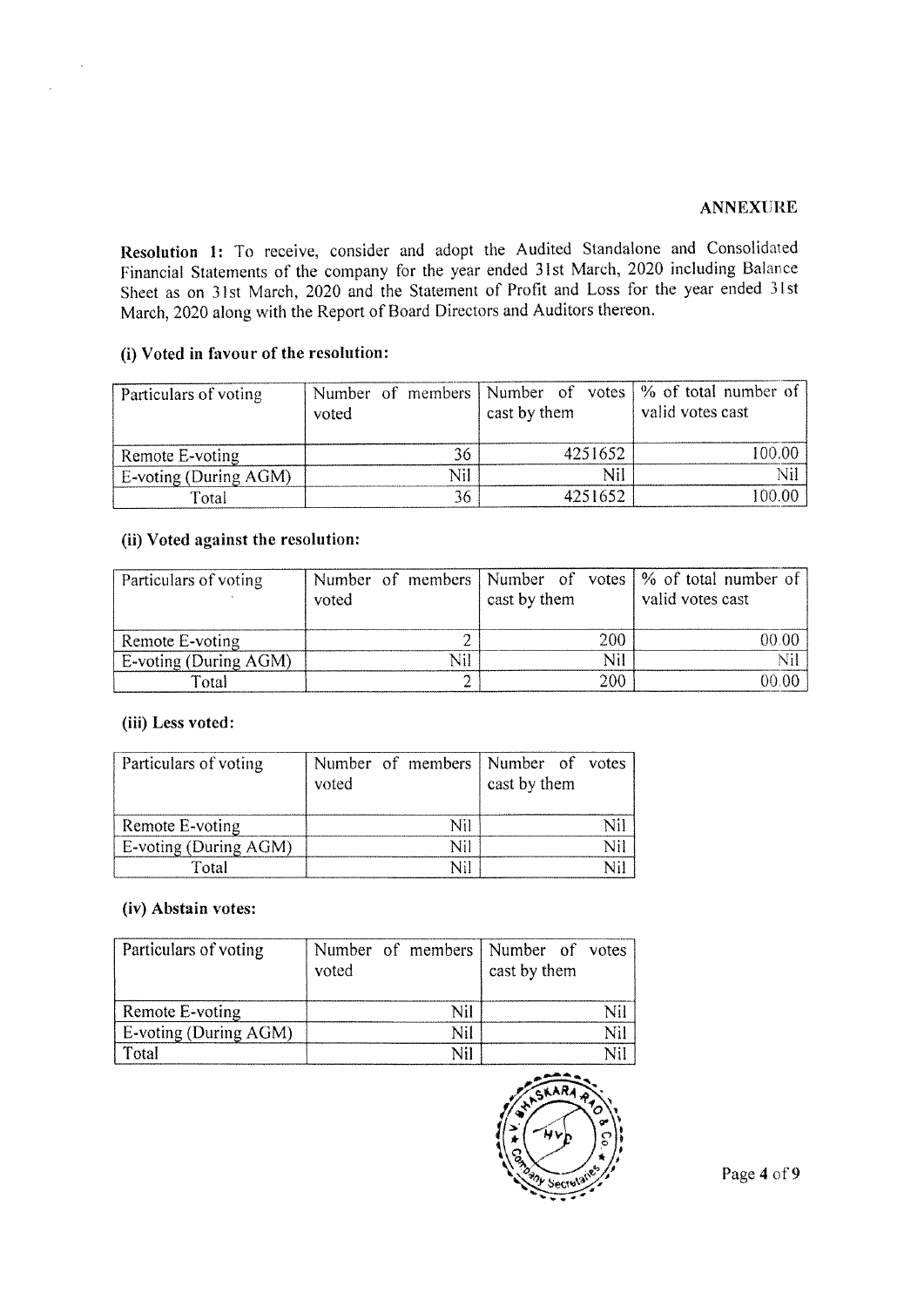Resolution 2: To re-appoint a Director in place of Sri. Potluri Satyanarayana (DIN: 02183914), who retires by rotation and, being eligible, offers himself for re-appointment.

#### (i) Voted in favour of the resolution:

| Particulars of voting | voted |     | cast by them |         | Number of members   Number of votes   % of total number of<br>valid votes cast |
|-----------------------|-------|-----|--------------|---------|--------------------------------------------------------------------------------|
| Remote E-voting       |       | 36  |              | 4251652 | 100.00                                                                         |
| E-voting (During AGM) |       | Nil |              | Nil     |                                                                                |
| Total                 |       | 36  |              | 4251652 | 100.00                                                                         |

### (ii) Voted against the resolution:

| Particulars of voting | voted |     | cast by them |     | Number of members   Number of votes   % of total number of<br>valid votes cast |
|-----------------------|-------|-----|--------------|-----|--------------------------------------------------------------------------------|
| Remote E-voting       |       |     |              | 200 | NO 00                                                                          |
| E-voting (During AGM) |       | Nil |              | Nil |                                                                                |
| Total                 |       |     |              | 200 | 00 OO                                                                          |

#### (iii) Less voted:

| Particulars of voting | voted |     | Number of members Number of votes<br>cast by them |     |
|-----------------------|-------|-----|---------------------------------------------------|-----|
| Remote E-voting       |       | Nil |                                                   | Nil |
| E-voting (During AGM) |       | Nil |                                                   | Nil |
| Total                 |       | Nil |                                                   |     |

#### (iv) Abstain votes:

| Particulars of voting | voted |     | Number of members   Number of votes<br>cast by them |     |
|-----------------------|-------|-----|-----------------------------------------------------|-----|
| Remote E-voting       |       |     |                                                     | Nil |
| E-voting (During AGM) |       | Nil |                                                     | Nil |
| Total                 |       | Nil |                                                     |     |

the contract of the contract of the contract of the contract of the contract of the contract of the contract of the contract of the contract of the contract of the contract of the contract of the contract of the contract o



Page 5 of 9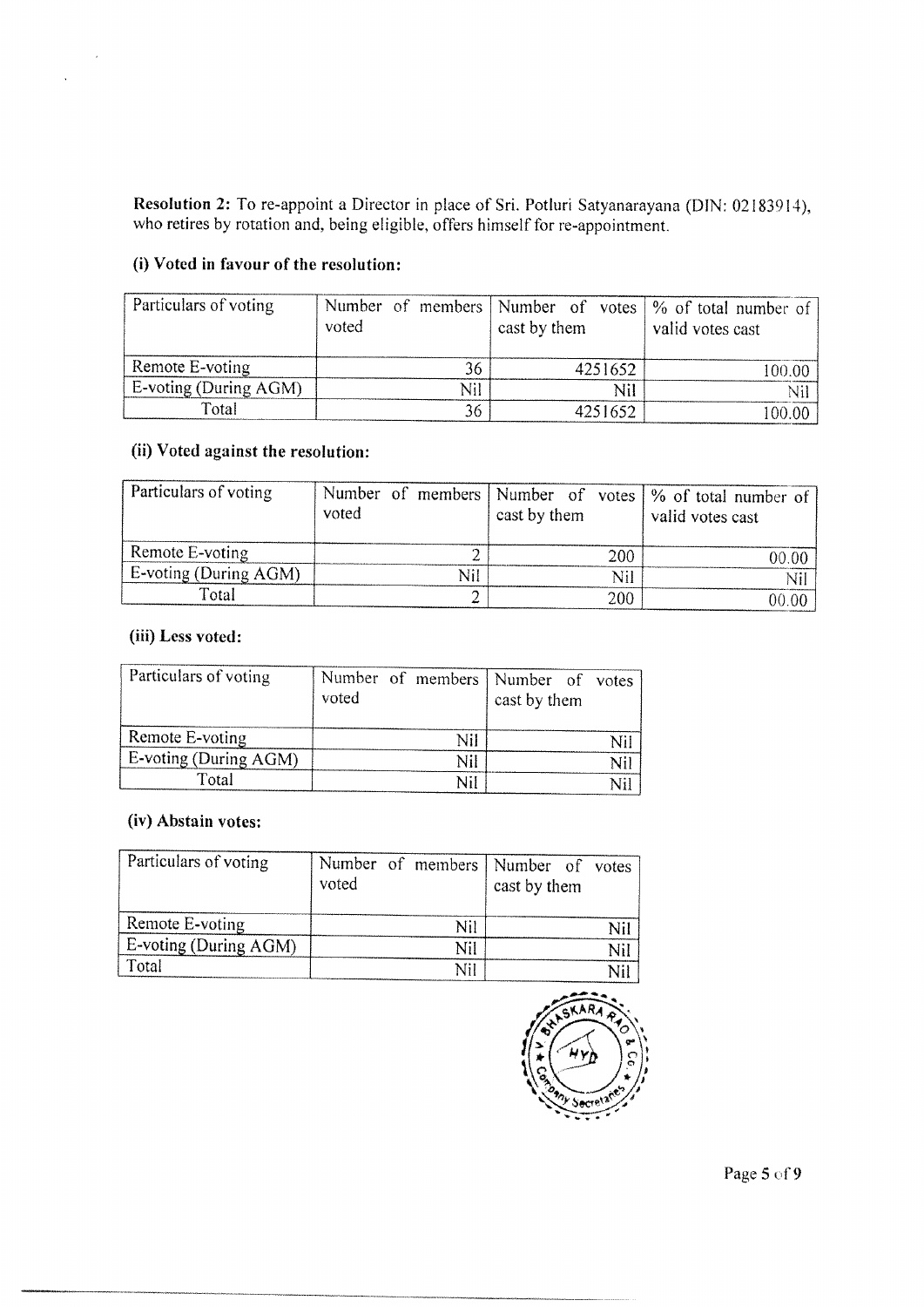Resolution 3: To appoint Mr. Rithwik Reddy Musku, as an Independent Director of the Company to hold office for a term of Five consecutive years.<sup>1</sup>

# (i) Voted in favour of the resolution:

| Particulars of voting | Number of members   Number of votes   % of total number of<br>voted | cast by them | valid votes cast |
|-----------------------|---------------------------------------------------------------------|--------------|------------------|
| Remote E-voting       | 36                                                                  | 4251652      | 100.00           |
| E-voting (During AGM) | Nil                                                                 | Nil          |                  |
| Total                 | 36                                                                  | 4251652      | 100.00           |

# (ii) Voted against the resolution:

| Particulars of voting | voted | cast by them |     | Number of members   Number of votes   % of total number of<br>valid votes cast |
|-----------------------|-------|--------------|-----|--------------------------------------------------------------------------------|
| Remote E-voting       |       |              | 200 | 00.OC                                                                          |
| E-voting (During AGM) |       |              | Nil |                                                                                |
| Total                 |       |              | 200 | 00.00                                                                          |

#### (iii) Less voted:

| Particulars of voting | voted |     | Number of members   Number of votes<br>cast by them |  |
|-----------------------|-------|-----|-----------------------------------------------------|--|
| Remote E-voting       |       | Nil |                                                     |  |
| E-voting (During AGM) |       | Nil |                                                     |  |
| Total                 |       |     |                                                     |  |

## (iv) Abstain votes:

| Particulars of voting | voted |     | Number of members Number of votes<br>cast by them |     |
|-----------------------|-------|-----|---------------------------------------------------|-----|
| Remote E-voting       |       | Nil |                                                   |     |
| E-voting (During AGM) |       | Nil |                                                   | Vil |
| Total                 |       | Ni' |                                                   | Nil |



Page 6 of 9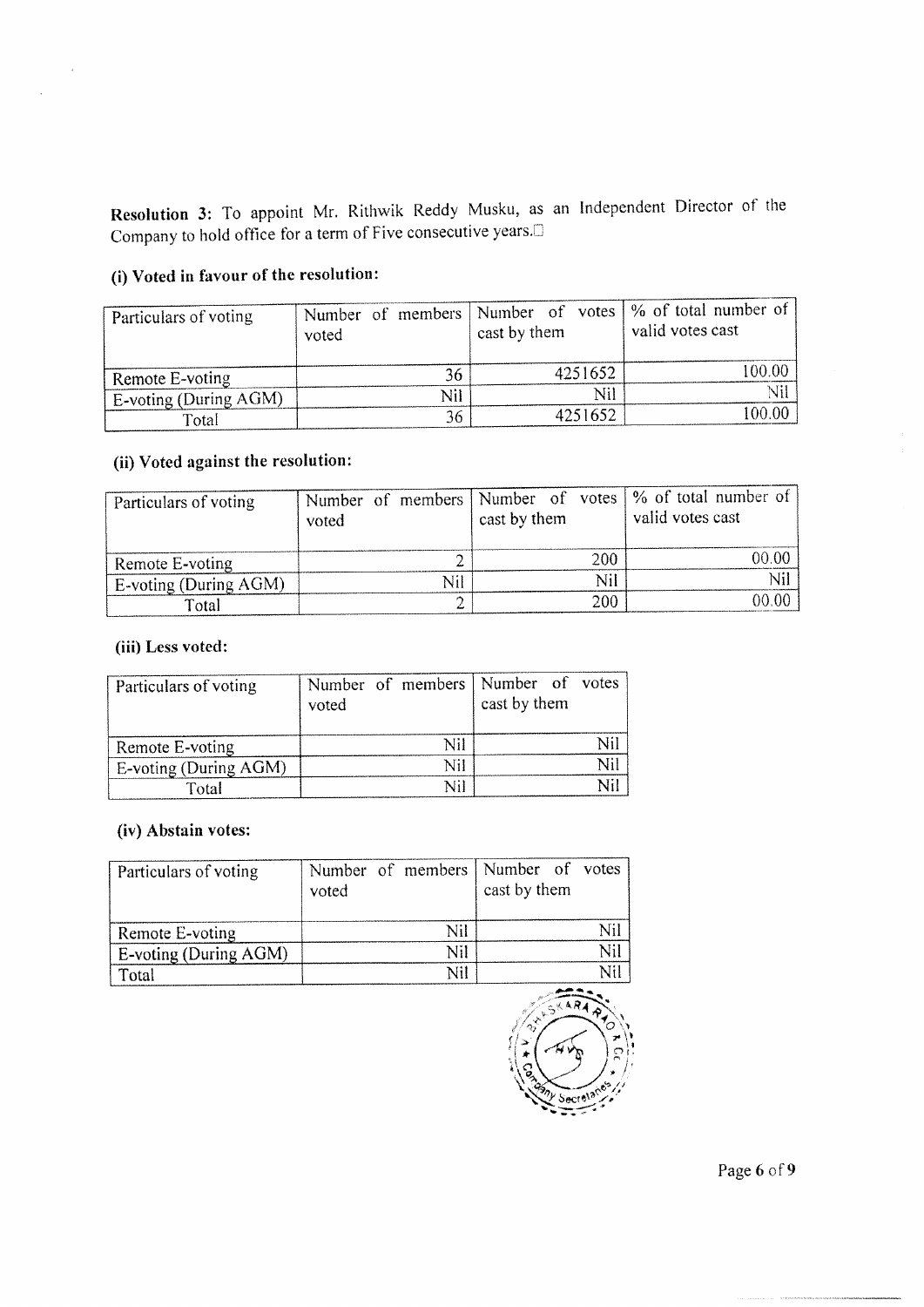Resolution 4: Re-appointment of Dr.Keesara Vivek Reddy (DIN:07907507) as a Managing Director of the Company for further period of 3 years.

#### (i) Voted in favour of the resolution:

| Particulars of voting        | voted | cast by them | Number of members   Number of votes   % of total number of  <br>valid votes cast |
|------------------------------|-------|--------------|----------------------------------------------------------------------------------|
| Remote E-voting              |       | 3901652      | 91 76                                                                            |
| <b>E-voting (During AGM)</b> | Nil   | Nil          |                                                                                  |
| Total                        |       | 3901652      | 9176                                                                             |

## (ii) Voted against the resolution:

| Particulars of voting        | voted | cast by them |     | Number of members   Number of votes   % of total number of<br>valid votes cast |
|------------------------------|-------|--------------|-----|--------------------------------------------------------------------------------|
| Remote E-voting              |       |              | 200 | 00.00                                                                          |
| <b>E-voting (During AGM)</b> |       |              | Nil | Nil                                                                            |
| Total                        |       |              | 200 | 00.00                                                                          |

#### (iii) Less voted:

 $\epsilon$ 

 $\overline{\phantom{a}}$ 

| Particulars of voting | voted |     | Number of members   Number of votes<br>cast by them |  |
|-----------------------|-------|-----|-----------------------------------------------------|--|
| Remote E-voting       |       | Nil |                                                     |  |
| E-voting (During AGM) |       | Nil |                                                     |  |
| Total                 |       |     |                                                     |  |

#### (iv) Abstain votes:

| Particulars of voting | voted |  | Number of members   Number of votes<br>cast by them |
|-----------------------|-------|--|-----------------------------------------------------|
| Remote E-voting       |       |  | 350000                                              |
| E-voting (During AGM) |       |  | Nil                                                 |
| Total                 |       |  | 350000                                              |

Note: Being the related party in the resolution no.4, the votes casted by the Dr. Keesara Vivek Reddy, Managing Director, in favor of the resolution were considered as abstained.



Page 7 of 9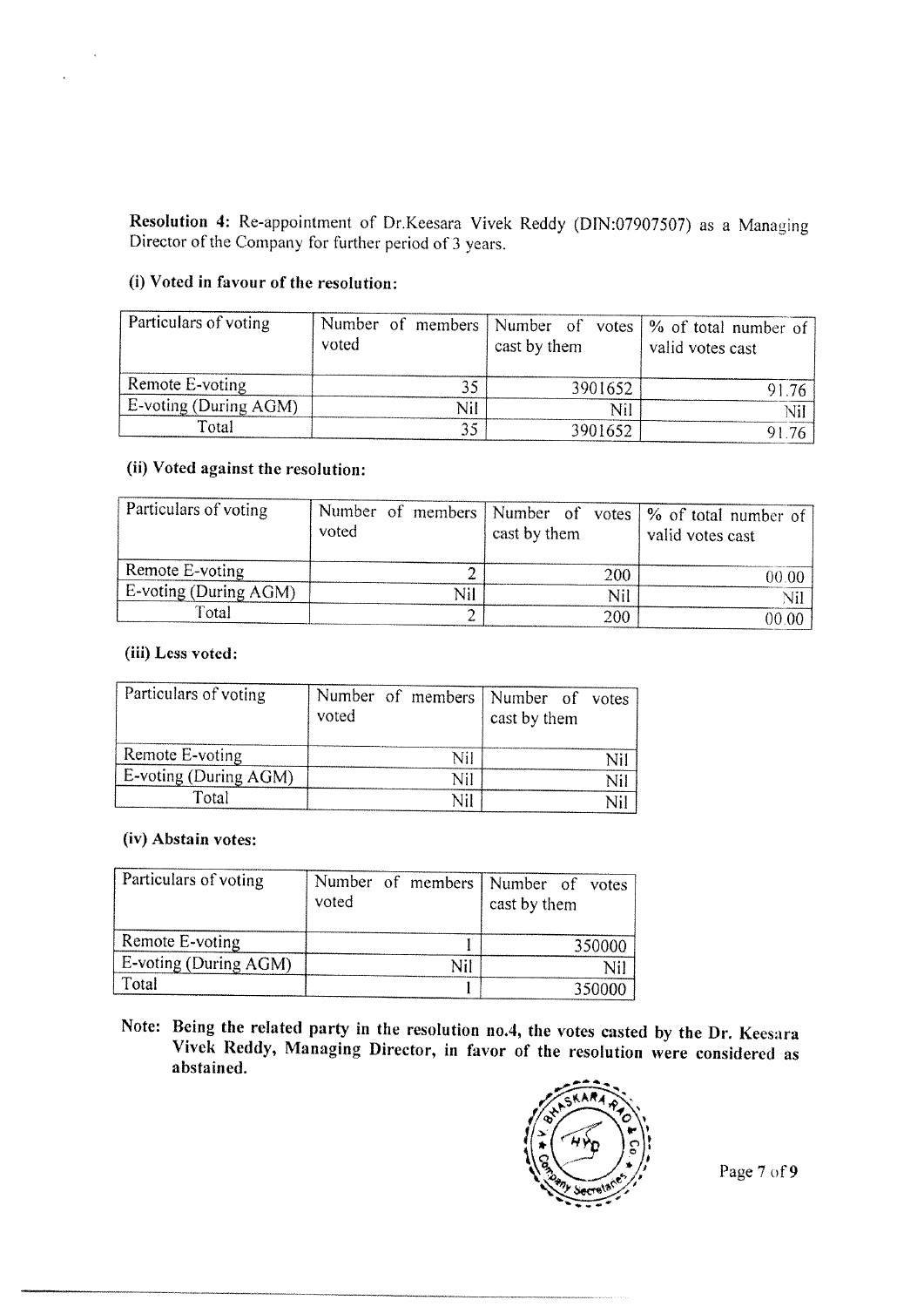# Resolution 5: Approval for Related party Transactions.

# (i) Voted in favour of the resolution:

| Particulars of voting    | voted |     | cast by them |         | Number of members   Number of votes   % of total number of  <br>valid votes cast |
|--------------------------|-------|-----|--------------|---------|----------------------------------------------------------------------------------|
| Remote E-voting          |       | 36  |              | 4251652 | 100.00                                                                           |
| $E$ -voting (During AGM) |       | Nil |              | Nil     | Ni                                                                               |
| Total                    |       | 36  |              | 4251652 | 100.00                                                                           |

# (ii) Voted against the resolution:

| Particulars of voting | voted |     | cast by them |     | Number of members   Number of votes   % of total number of  <br>valid votes cast |
|-----------------------|-------|-----|--------------|-----|----------------------------------------------------------------------------------|
| $R$ Remote E-voting   |       |     |              | 200 | 00.00                                                                            |
| E-voting (During AGM) |       | Nil |              | Nil | Nil                                                                              |
| Total                 |       |     |              | 200 | 00.00                                                                            |

## (iii) Less voted:

 $\overline{\phantom{a}}$ 

l,

| Particulars of voting | voted |     | Number of members   Number of votes<br>cast by them |     |
|-----------------------|-------|-----|-----------------------------------------------------|-----|
| Remote E-voting       |       | Nil |                                                     | Ni' |
| E-voting (During AGM) |       | Nil |                                                     | Nil |
| Total                 |       | Nil |                                                     | Nil |

## (iv) Abstain votes:

| Particulars of voting | voted |     | Number of members   Number of votes<br>cast by them |     |
|-----------------------|-------|-----|-----------------------------------------------------|-----|
| Remote E-voting       |       | Nil |                                                     | Nil |
| E-voting (During AGM) |       | Nil |                                                     | Nil |
| Total                 |       | Nil |                                                     | Nil |